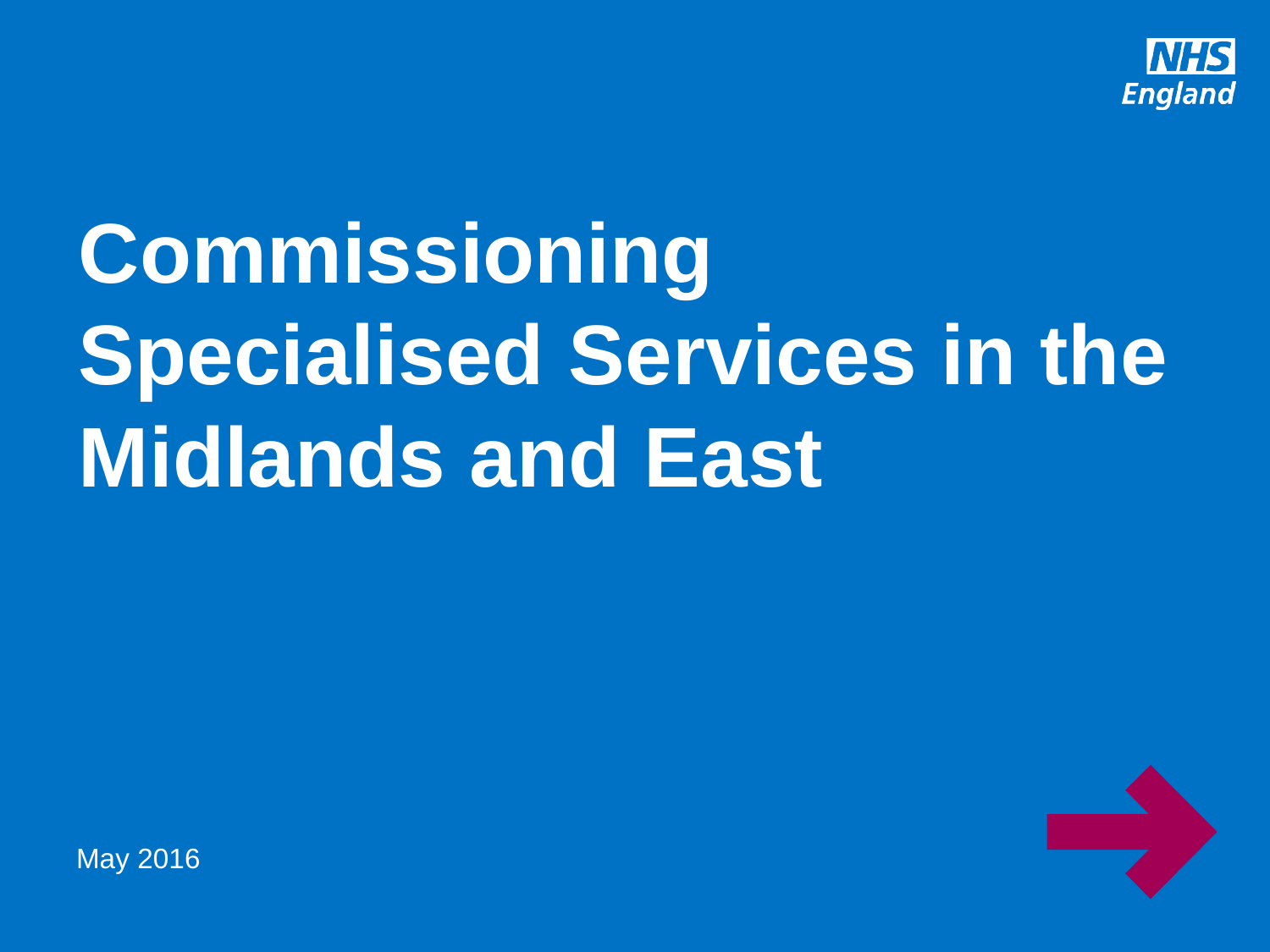

## **What are specialised services?**

- Complex, rare, high cost services, which are often a catalyst for innovation and pioneering clinical practice
- Over 140 services commissioned by 10 specialised commissioning teams across four regions
- All specialised services are commissioned to consistent national standards
- Policy is set nationally
- Clinical oversight and advice is provided through 42 Clinical Reference Groups organised into 6 national programmes of care:
	- [Internal medicine](http://www.england.nhs.uk/commissioning/spec-services/npc-crg/group-a/)
	- **[Cancer](http://www.england.nhs.uk/commissioning/spec-services/npc-crg/group-b/)**
	- **[Mental health](http://www.england.nhs.uk/commissioning/spec-services/npc-crg/group-c/)**
	- **[Trauma](http://www.england.nhs.uk/commissioning/spec-services/npc-crg/group-d/)**

www.england.nhs.uk

- [Women and children](http://www.england.nhs.uk/commissioning/spec-services/npc-crg/group-e/)
- [Blood and infection](http://www.england.nhs.uk/commissioning/spec-services/npc-crg/blood-and-infection-group-f/)

<https://www.england.nhs.uk/commissioning/spec-services/npc-crg/>

**Jorth of Fngland** 

Midlands and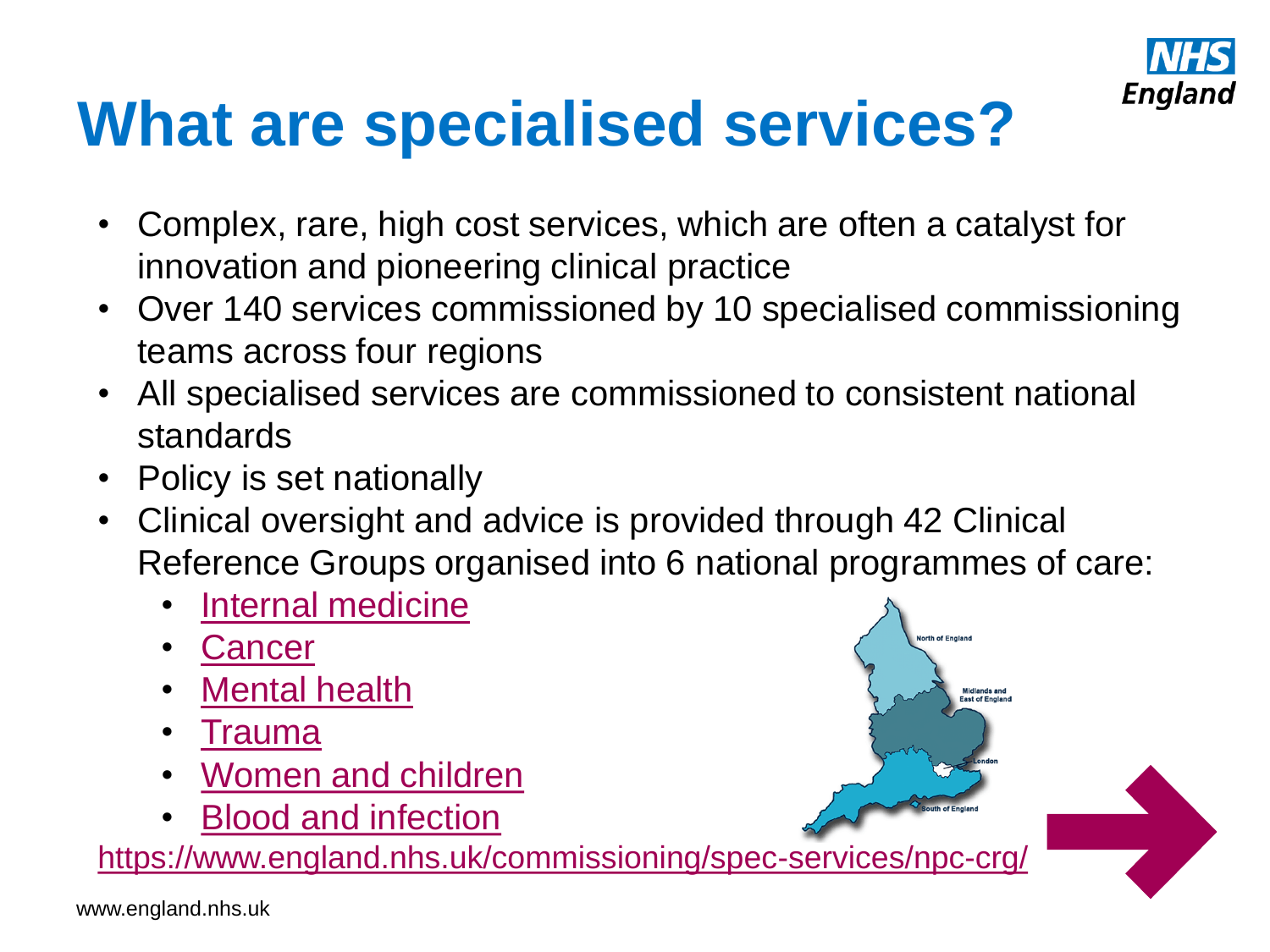

### **What are specialised services?**

- Specialised services tend to be for rarer conditions and those more costly to treat. They account for circa 14% of the total NHS budget, spending circa £15 billion per year.
- Four factors determine whether NHS England commissions a service as a prescribed specialised service:
	- The number of individuals who require the service;
	- The cost of providing the service or facility;
	- The number of people able to provide the service or facility;
	- The financial implications for Clinical Commissioning Groups (CCGs) if they were required to arrange for provision of the service or facility themselves.

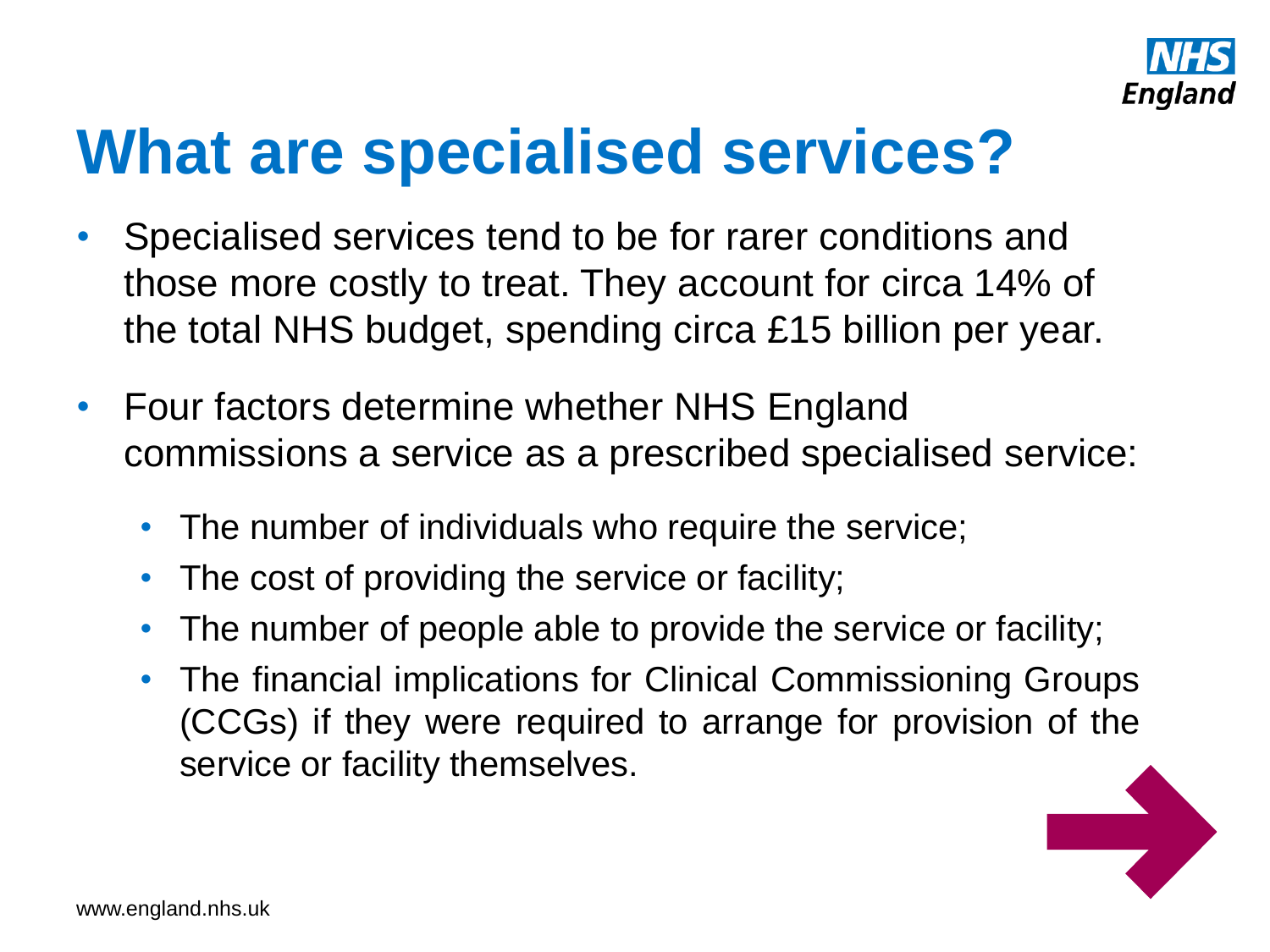

### **Specialised Services: The story so far**

Specialised services are fundamental to the values of the NHS, supporting people with rare and complex conditions, often at times when they are in greatest need.

The 2012 health and care reforms represented a significant change in the way that specialised services were commissioned. For the first time, we had one national commissioner, able to set standards for access and quality across the country. Specialised services now make up around ~£15bn a year of spending across 146 prescribed specialised services

The change was not easy, but much has been achieved over the last three years. We put in place national standards and service specifications, support by a national clinical architecture and a more consistent approach to prioritisation. We have also put in place national contracts, with better information and stronger financial control.

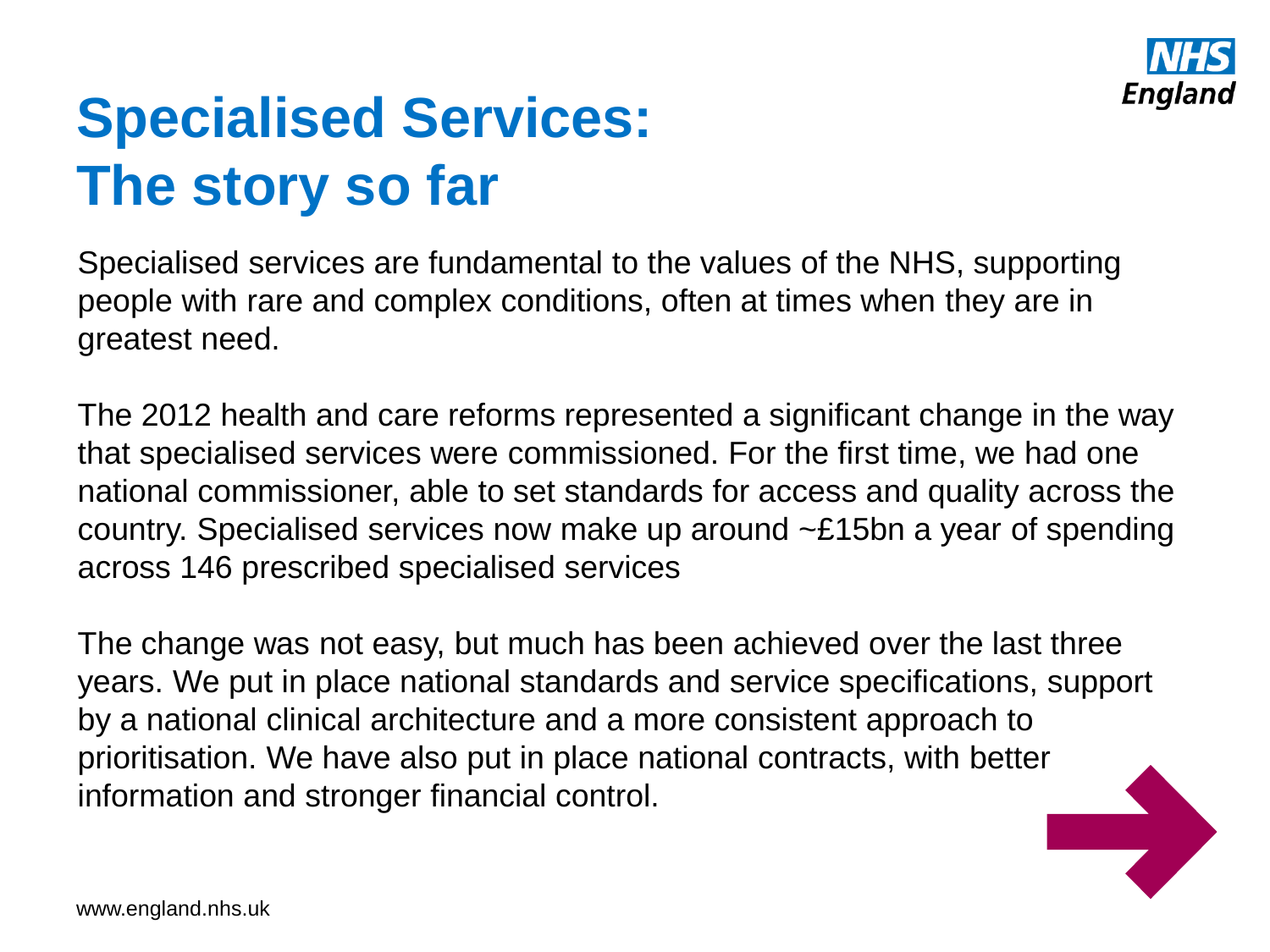

### **Specialised Services: The story so far**

Despite progress, we need to go further. Variation in patient outcomes and access to services persists. The split in commissioning responsibility between NHS England and Clinical Commissioning Groups can mean fragmentation of the patient pathway and misalignment of incentives, particularly lack of focus towards prevention. At the same time, financial pressures from demographic change, new technologies, drugs and treatments escalate.

To meet these challenges specialised services must continue and accelerate transformation – with specialised care embedded in patient pathways, more personalised care and a stronger emphasis prevention, whilst ensuring best value from the limited resources available.

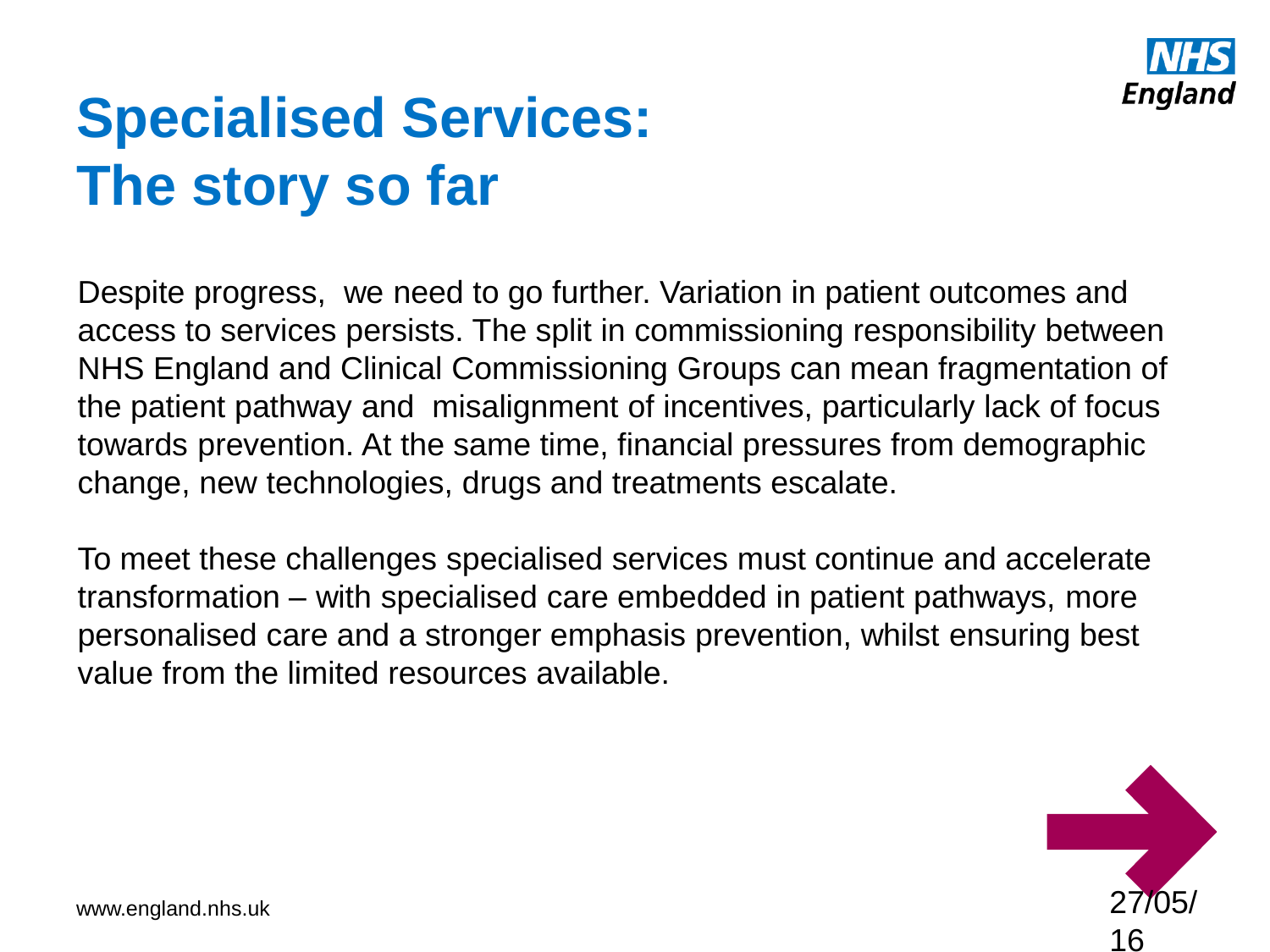

#### **Vision:** Future specialised services embedded in the delivery of the Five Year Forward View

The Five Year Forward View set out ambitions for the NHS of a more engaged relationship with patients, carers and citizens to promote wellbeing, prevent ill-health. Our ambitions for specialised services are no different , with specialised care fully integrated within the triple aims for health: better care, better health, better value.





To ensure specialised services are continuously improving health for all populations by focusing on the outcomes that matter most to patients, ensuring a stronger focus on prevention and connecting the commissioning of specialised services more strongly to the prevention and personalised medicine agendas.



To integrate specialised services within the pathway, by unlocking new models of provision and enabling more flexibility in how different models can be adapted by different areas, while at the same time spotlighting unwarranted variation between areas and meeting national outcome standards.



To achieve financial sustainability, by maintaining a tight grip on the national spend and the focus on efficiency programmes, such as "right care", but also by accelerating and supporting transformation to new models of commissioning and provision that can deliver better outcomes for less cost.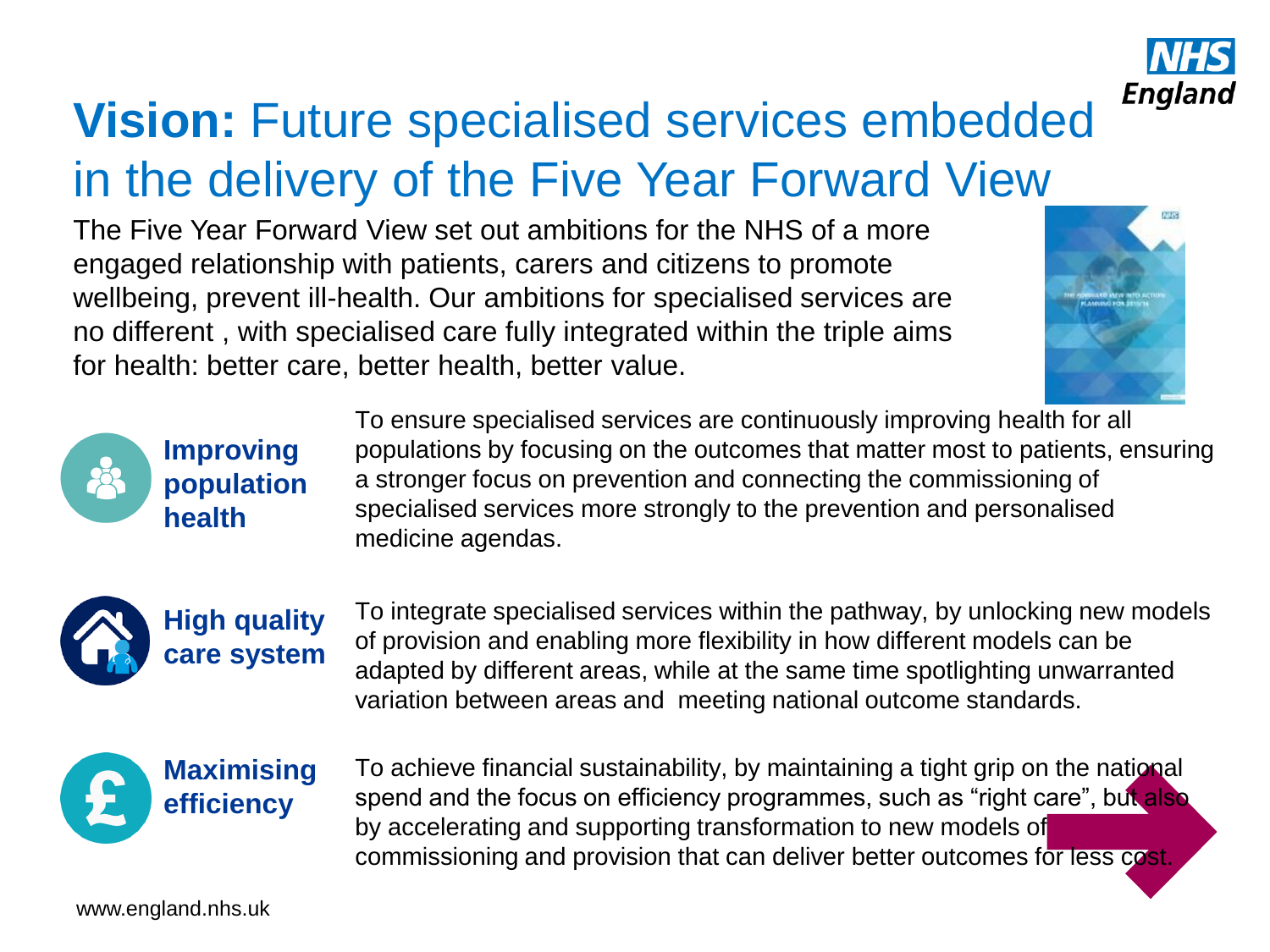

#### **The Challenges for Specialised Commissioning**

**NHS in England**  Inequalities in health Ageing population Growing population with chronic conditions Financial challenge Workforce pressures Some specialist services being spread too thinly



#### **Specialised Services**

Growth in demand and cost

New technologies and treatments, including drugs and devices (80+ over the next three years) Impact of policy changes New models of delivery Clinical engagement Requirement for greater integration and single systems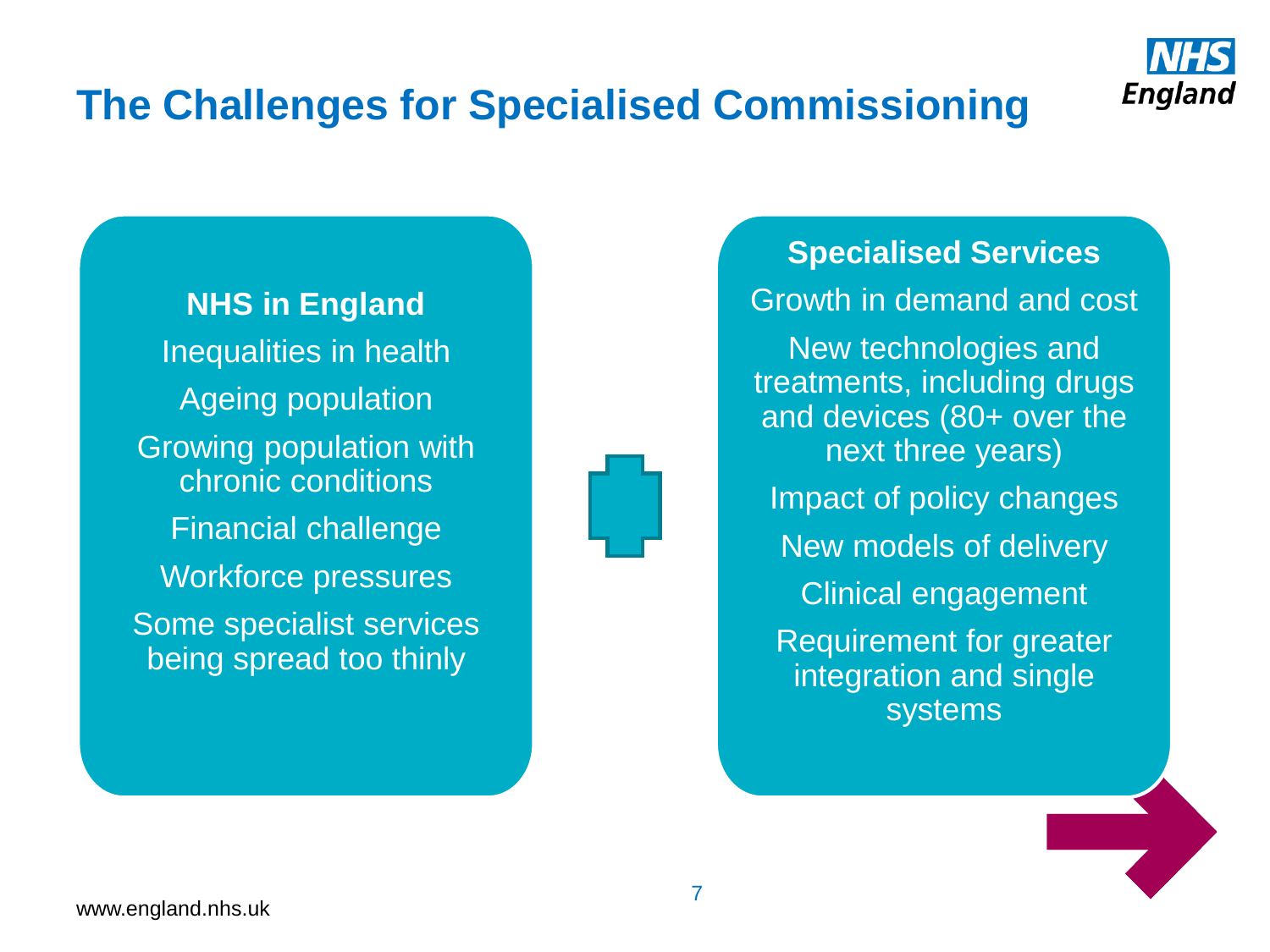

## **Direction of Travel**

- Development of National Strategy contributing to the Five Year Forward View
	- Fewer, larger providers for some specialised elements of care
	- Hub and Spoke networks
	- New commissioning models e.g. co-commissioning, Lead provider
	- Increased emphasis on performance and quality monitoring
	- Managed entrance of new drug and interventions

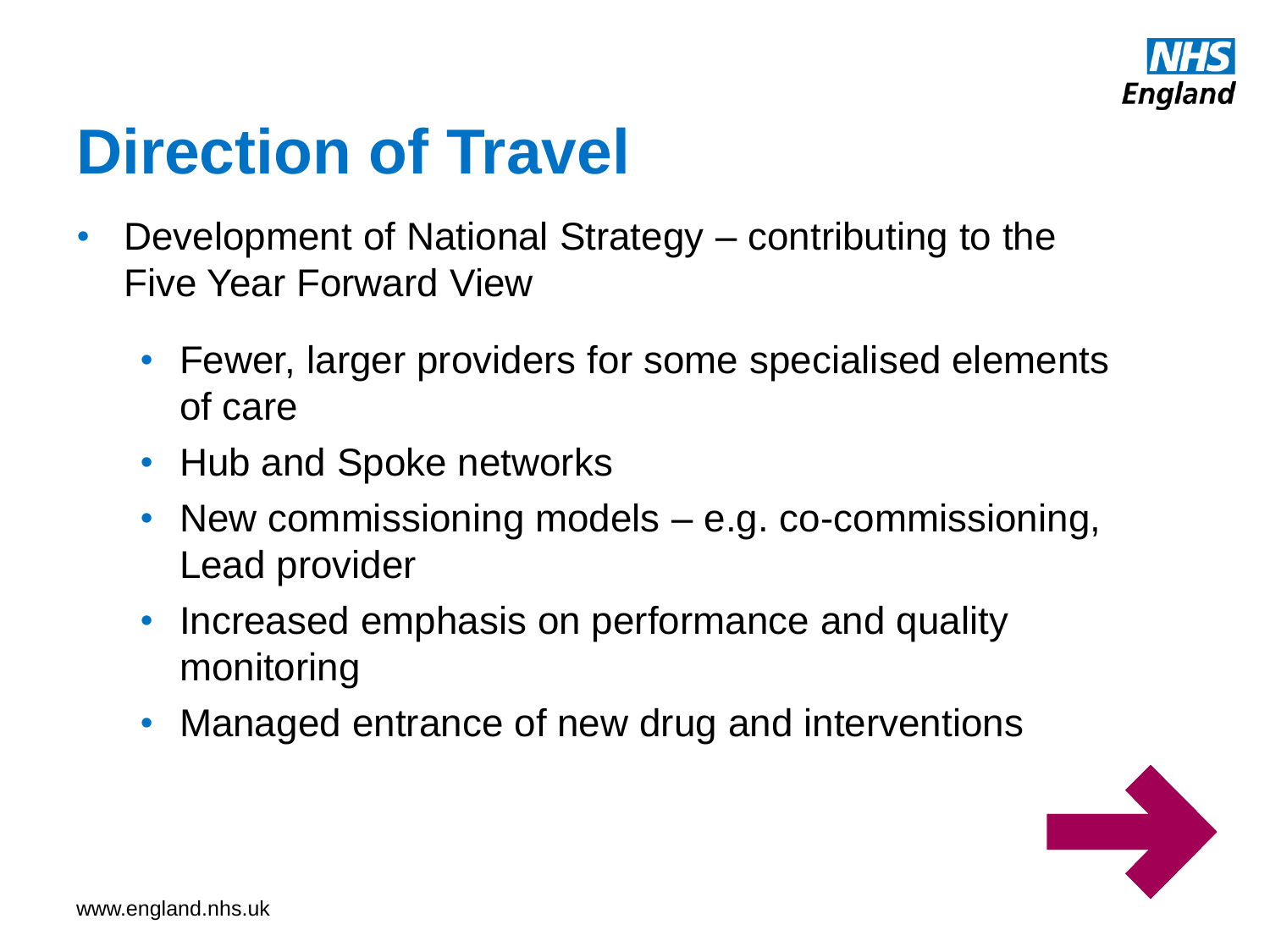## **Top ten services**



|                                                                | Spend<br>2014/15 | Spend<br>growth |
|----------------------------------------------------------------|------------------|-----------------|
| 1 Chemotherapy                                                 | 1,541,083,165    | 13%             |
| <b>High Cost Drugs</b><br>2 (excl. antifungal /<br>transplant) | 433,815,763      | 11%             |
| 3 Rare Cancers                                                 | 600,387,070      | 6%              |
| 4 Cardiac surgery                                              | 708,088,623      | 6%              |
| 5 Neurology                                                    | 543,524,409      | 9%              |
| <b>Neonatal Intensive</b><br>6<br>Care                         | 709,799,068      | 6%              |
| Paediatric<br><b>Intensive Care</b>                            | 247,887,013      | 7%              |
| Renal<br>8<br>Transplantation                                  | 112,213,899      | 9%              |
| Hepatology &<br>9<br>Pancreatic                                | 109,606,650      | 9%              |
| 10 Neurosurgery                                                | 530,402,892      | 7%              |



www.england.nhs.uk *Source*: Strategy Group analysis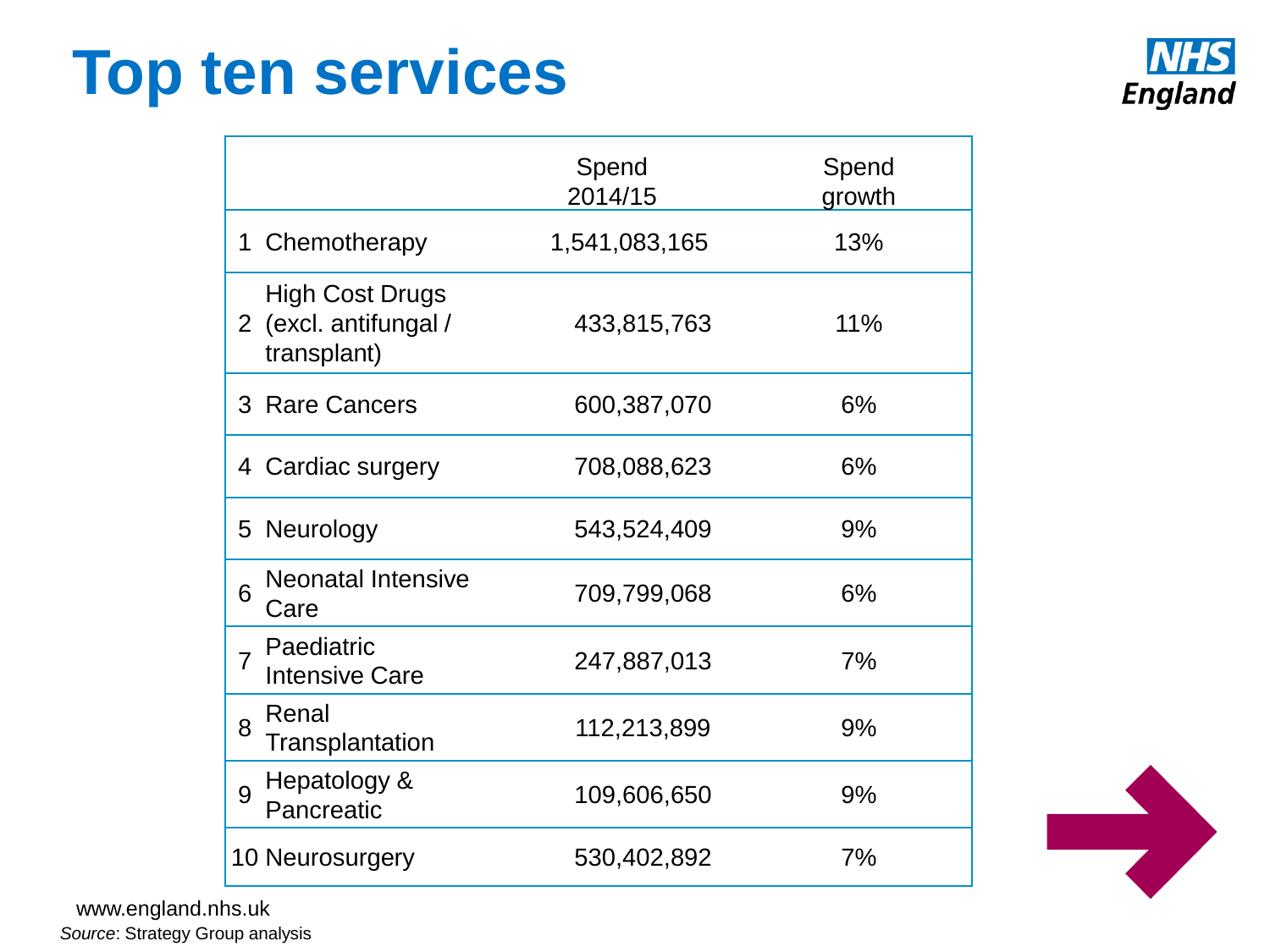## **What is driving growth?**



#### Eng Six services account for ~50% spend growth to 2019/20

Total spend on specialised services (nominal) £m

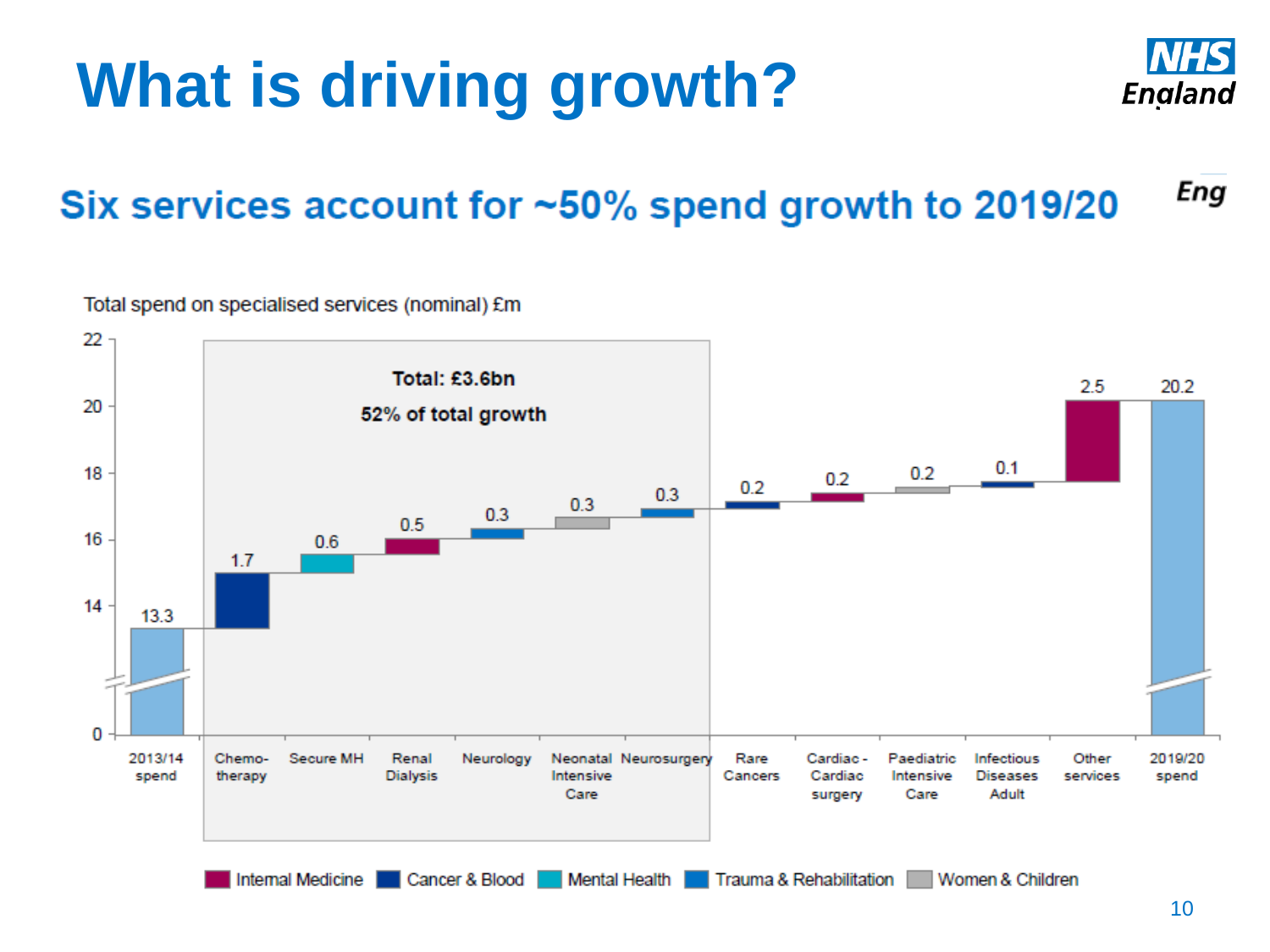

## **Midlands and East - Key Facts**



- £3.7 Billion Budget
- Population 17 Million
- 61 CCGs
- 72 Trusts
- 81 Contracts
- 17 STPs aligned to 3 specialised commissioning hubs
- **Top 4 contracts by value £M:**
	- University Hospital Birmingham FT (£350m)
	- Nottingham University Hospitals Trust (£264m)
	- Cambridge University Hospitals FT (£253m)
	- University Hospitals Leicester (£223m)

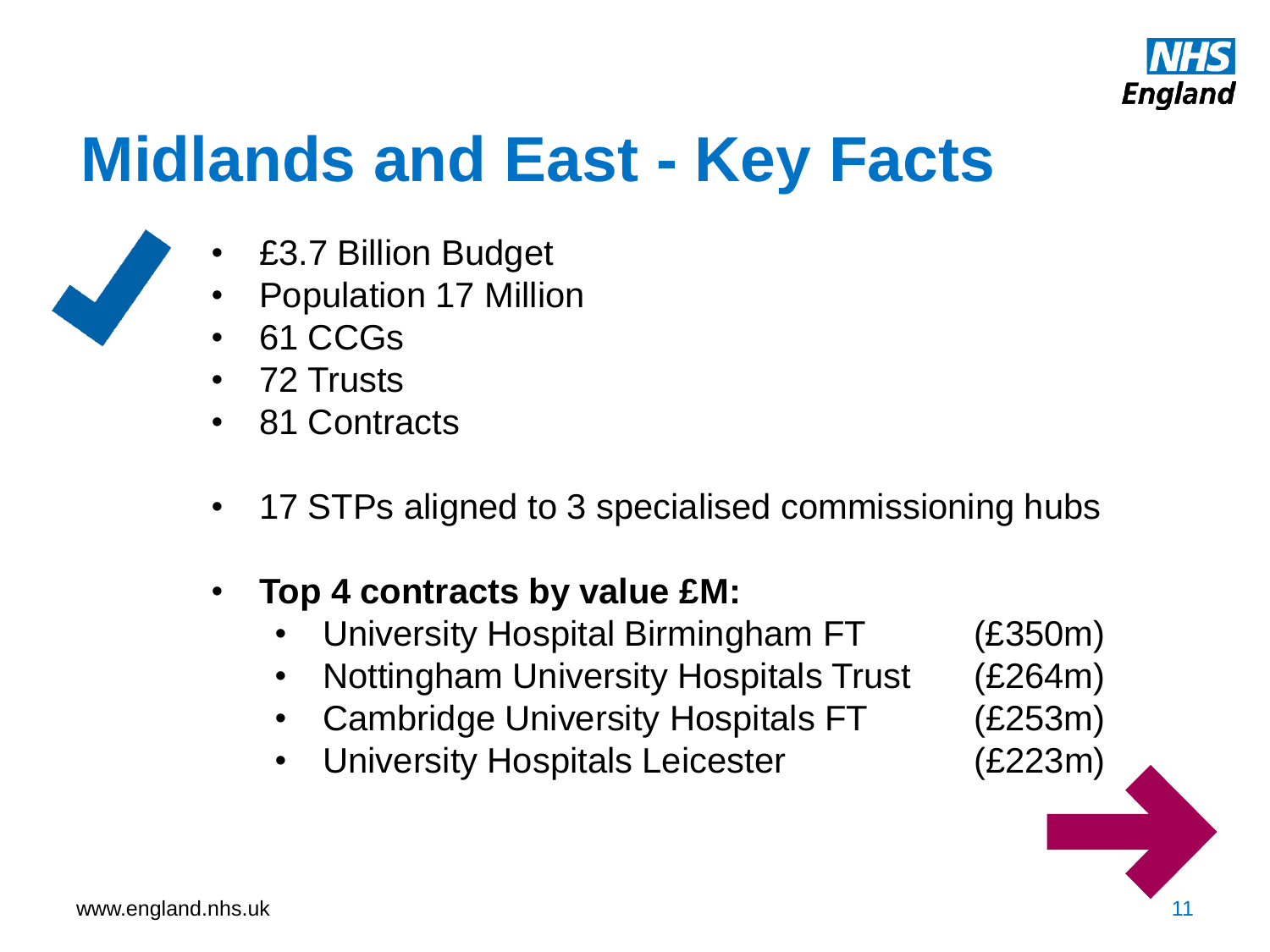## **National Programmes of Care**



| <b>National Commissioning Intentions 2016/2017 for Specialised Services</b>                                                                                                                                                                                            |                                                                                                                                                                                                             |                                                                                                                                                                                                                                                                                                    |                                                                                                                                                                                                                                                                                      |                                                                                                                                                                                                                                                                             |                                                                                                                                                                                                                                                        |  |
|------------------------------------------------------------------------------------------------------------------------------------------------------------------------------------------------------------------------------------------------------------------------|-------------------------------------------------------------------------------------------------------------------------------------------------------------------------------------------------------------|----------------------------------------------------------------------------------------------------------------------------------------------------------------------------------------------------------------------------------------------------------------------------------------------------|--------------------------------------------------------------------------------------------------------------------------------------------------------------------------------------------------------------------------------------------------------------------------------------|-----------------------------------------------------------------------------------------------------------------------------------------------------------------------------------------------------------------------------------------------------------------------------|--------------------------------------------------------------------------------------------------------------------------------------------------------------------------------------------------------------------------------------------------------|--|
| <b>Internal Medicine</b>                                                                                                                                                                                                                                               | <b>Cancer</b>                                                                                                                                                                                               | <b>Mental Health</b>                                                                                                                                                                                                                                                                               | <b>Trauma</b>                                                                                                                                                                                                                                                                        | <b>Women and Children</b>                                                                                                                                                                                                                                                   | <b>Blood and Infection</b>                                                                                                                                                                                                                             |  |
| <b>Service Reviews:</b><br><b>Intestinal Failure</b><br>CQUIN - developing a<br>few high impact<br>CQUINs that can<br>support improvement<br>across a range of<br>services including<br>increasing patient<br>engagement in service<br>change and self-<br>management. | <b>Service Reviews:</b><br>Stereotactic<br>Radiosurgery /<br>Radiotherapy<br>$·$ PET-CT<br>CQUIN - to focus on<br>improving cancer<br>outcomes.<br>Implementing the<br><b>Cancer Taskforce</b><br>Strategy. | <b>Service Reviews:</b><br><b>CAMHS Tier 4</b><br>Medium and low<br>$\bullet$<br>secure Mental Health<br><b>Services</b><br>Collaborative<br>commissioning:<br><b>Children's Services</b><br><b>Perinatal Services</b><br><b>Offender Personality</b><br>Disorder programme<br><b>Adult Secure</b> | <b>Service Reviews:</b><br>Hyperbaric Oxygen<br>Treatment<br><b>Paediatric Burns</b><br>Spinal Cord Injury<br><b>Prosthetics</b><br><b>Service Transformation</b><br>and Collaborative<br>pathway management:<br><b>Adult Critical Care</b><br>Spinal<br>$\bullet$<br>Transformation | <b>Service Reviews:</b><br><b>Genomic Laboratory</b><br><b>Services</b><br><b>Congenital Heart</b><br><b>Disease</b><br>Paediatric surgery<br>$\bullet$<br>and Paediatric<br><b>Intensive Care</b><br>Collaborative<br>Commissioning:<br>Vanguard to pilot<br>joint working | <b>Service Reviews:</b><br>Haemoglobinopathy<br>Specialised<br><b>Infectious Diseases</b><br>CQUIN:<br>Promoting greater<br>patient engagement,<br>peer support and<br>self-management<br>Identifying and<br>addressing variation<br>in high cost drug |  |
| <b>Developing Payment</b><br>approaches to best<br>support patient care:<br>Complex Invasive<br>Cardiology<br><b>Intestinal Failure</b><br>$\bullet$<br><b>Renal Transplant</b><br>$\bullet$                                                                           | Chemotherapy<br>Algorithms - introduce a<br>suite of algorithms<br>reflecting best clinical<br>evidence which will set<br>out the chemotherapy<br>treatments.                                               | <b>Services</b><br><b>Transforming Care</b><br><b>Developing Payment</b><br>approaches to best<br>support patient care for<br>adult secure services.                                                                                                                                               | Project<br><b>Complex Rehabilitation</b><br>commissioning.                                                                                                                                                                                                                           | between CRGs and<br><b>CCGs through</b><br>complex obstetrics<br><b>Developing Payment</b><br>approaches to best<br>support patient care.                                                                                                                                   | usage<br>Co-Commissioning<br>opportunities:<br>Haemoglobinopathy<br><b>Hepatitis C</b><br><b>HIV</b><br><b>Infectious Diseases</b>                                                                                                                     |  |
| Co-Commissioning<br>opportunities:<br>Complex Invasive<br>Cardiology<br>Specialised<br>$\bullet$<br>Rheumatology<br><b>Renal Dialysis</b><br>Specialised<br>Endocrinology                                                                                              | Radiotherapy - publish<br>a clinical commissioning<br>policy statement to<br>enable rapid<br>implementation of<br>changes in clinical<br>practice.                                                          |                                                                                                                                                                                                                                                                                                    |                                                                                                                                                                                                                                                                                      |                                                                                                                                                                                                                                                                             | Review commissioning<br>of high consequence<br>infectious diseases with<br>a view to ensuring<br>preparedness<br>arrangements for<br>existing and emerging /<br>new diseases.                                                                          |  |

**Improving Value – developing ideas for improving value initiatives in support of annual efficiency savings of 2.4%**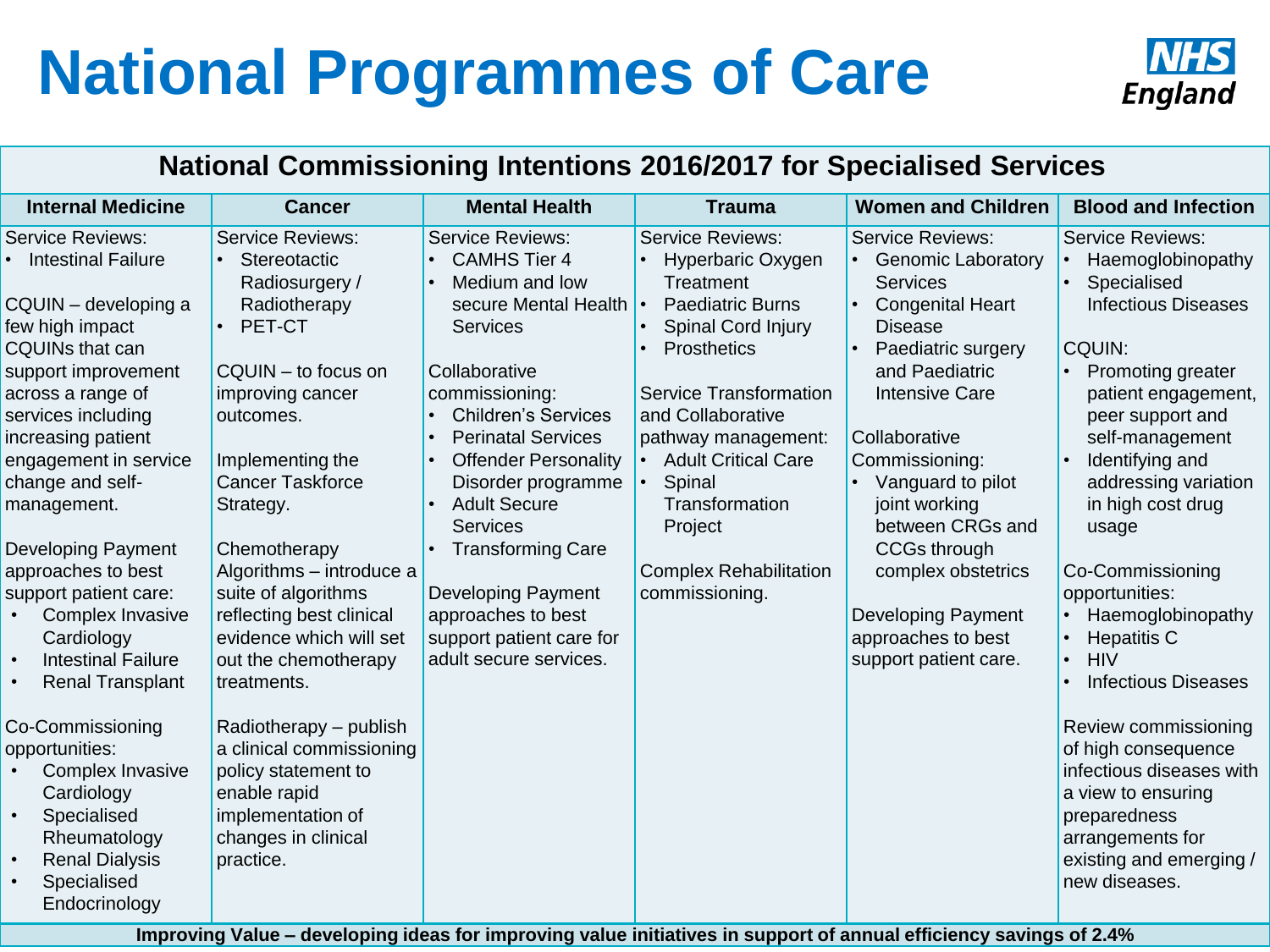#### **Emerging Priorities - 2016/17**

**Specialised Commissioning service reviews and procurements anticipated or planned in 2016/17. (Excludes 'business as usual,' collaborative commissioning, STPs, and national policy decisions.)**



| <b>Hub</b>                                                               | <b>Mental Health</b>                                                                                                                            | <b>Blood &amp;</b><br><b>Infection</b>                                 | <b>Cancer</b>                                                                                                                                                                                          | <b>Internal</b><br><b>Medicine</b>                                                                          | <b>Trauma</b>                                    | <b>Women's &amp;</b><br><b>Children's</b>                                                                                                      |
|--------------------------------------------------------------------------|-------------------------------------------------------------------------------------------------------------------------------------------------|------------------------------------------------------------------------|--------------------------------------------------------------------------------------------------------------------------------------------------------------------------------------------------------|-------------------------------------------------------------------------------------------------------------|--------------------------------------------------|------------------------------------------------------------------------------------------------------------------------------------------------|
| <b>National</b><br>(requires<br>regional and<br>local<br>implementation) | <b>CAMHS Tier 4</b><br>$\bullet$<br>Medium & Low<br>Secure<br>Gender<br>$\bullet$<br>Perinatal<br>$\bullet$<br><b>Transforming Care</b><br>(TC) |                                                                        | Stereotactic<br>$\bullet$<br>Radiosurgery<br>Procurement<br>(SRP)                                                                                                                                      | <b>Intestinal Failure</b><br>$\bullet$<br>(IF)<br><b>Congenital Heart</b><br>$\bullet$<br>Disease (CHD)     | • Spinal<br><b>Review</b>                        | <b>Paediatric Burns</b><br>$\bullet$<br>Paediatric<br>$\bullet$<br><b>Epilepsy Surgery</b>                                                     |
| <b>East of England</b>                                                   | <b>CAMHS Tier 4</b><br>$\bullet$<br>Perinatal<br>$\bullet$<br><b>TC</b><br>$\bullet$                                                            | Hep C ODN<br>$\bullet$<br><b>HIV Essex</b><br>$\bullet$<br>procurement | <b>SRP</b><br>$\bullet$<br><b>Essex Urology</b><br>Gynaecological<br>$\bullet$<br><b>Cancer Herts</b><br>Radiotherapy<br>$\bullet$<br><b>Review Herts</b><br>PET CT South<br>$\bullet$<br><b>Essex</b> | Vascular Stocktake<br>IF<br>$\bullet$<br>$\cdot$ CHD                                                        | Neuro<br>Rehabilitation                          | <b>Neonatal Critical</b><br>Care<br><b>HDU PIC Transfer</b><br>$\bullet$<br>Service<br>Specialised<br>$\bullet$<br>Paediatric<br>Capacity      |
| West<br><b>Midlands</b>                                                  | Procurement of<br><b>CAMHS Tier 4</b><br><b>TC</b><br>$\bullet$                                                                                 | <b>HIV</b><br>$\bullet$                                                | <b>SRP</b><br>$\bullet$<br><b>HPB</b><br>$\bullet$<br>Skin<br>$\bullet$<br><b>Head and Neck</b><br>$\bullet$<br>Radio<br>$\bullet$<br>Pharmacology                                                     | Vascular<br>$\bullet$<br>Stocktake<br>IF<br>$\bullet$<br>$\cdot$ CHD<br>Complex Invasive<br>Cardiology: ICD | • Specialist<br>Rehab<br>Review<br>• Neuro Rehab | <b>Neonatal Review</b><br>$\bullet$<br><b>Spinal Surgery</b><br>$\bullet$<br><b>Specialist Ear</b><br>Single Transport<br>$\bullet$<br>Service |
| <b>East</b><br><b>Midlands</b>                                           | <b>CAMHS Tier 4</b><br>$\bullet$<br><b>TC</b><br>$\bullet$<br>Gender<br>$\bullet$<br><b>High Secure</b><br>$\bullet$<br>Perinatal<br>$\bullet$  |                                                                        | <b>SRP</b><br>$\bullet$<br>Upper GI<br>$\bullet$                                                                                                                                                       | Vascular Stocktake<br>$\bullet$<br>IF<br>$\bullet$<br>CHD<br>$\bullet$                                      | Rehabilitation<br>Review                         | Single Transport<br>$\bullet$<br>Service PIC/NIC<br>Neonatal<br>$\bullet$<br><b>Capacity Review</b>                                            |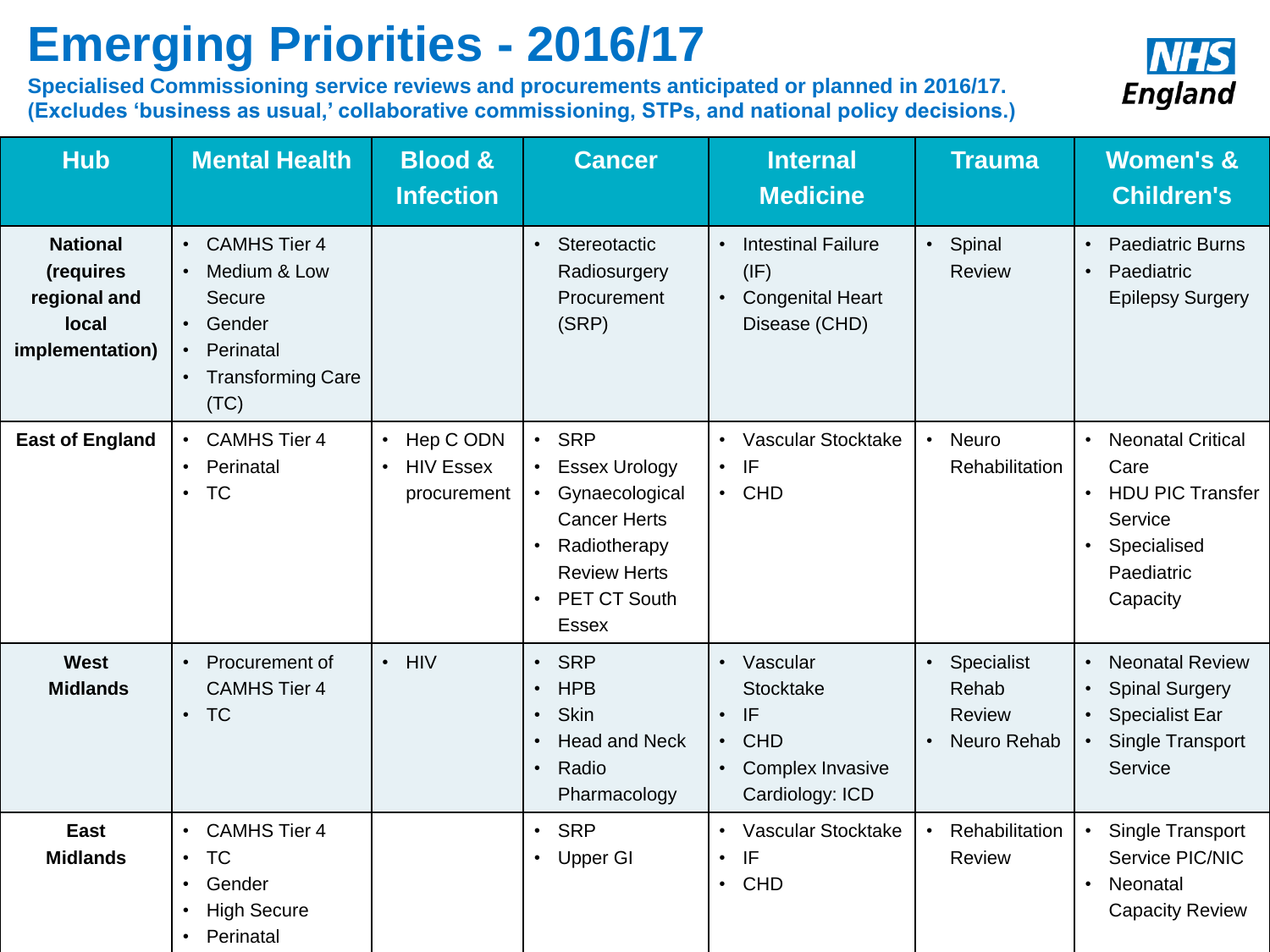

#### **2016/17 in the East of England… slide 1/3**

| <b>Service</b>                                                   | <b>What this involves</b>                                                                                                                                                                                                                                                                                                                                                                                                                                                     | <b>Size of Service</b> | <b>Timescale</b>    |
|------------------------------------------------------------------|-------------------------------------------------------------------------------------------------------------------------------------------------------------------------------------------------------------------------------------------------------------------------------------------------------------------------------------------------------------------------------------------------------------------------------------------------------------------------------|------------------------|---------------------|
| <b>CAMHS Tier 4</b>                                              | A review of current capacity and care<br>closer to home for some young people that<br>require mental health care as inpatients.                                                                                                                                                                                                                                                                                                                                               |                        | September 2016      |
| <b>Perinatal</b>                                                 | A new Mother and Baby Unit for Anglia<br>covering Cambridge, Norfolk and Suffolk;<br>Extra beds for Essex, Bedfordshire and<br>Hertfordshire.                                                                                                                                                                                                                                                                                                                                 |                        | March 2017          |
| <b>Transforming Care</b>                                         | We have set out a clear programme of<br>work with other national partners, in<br>Transforming care for people with learning<br>disabilities - next steps, to improve<br>services for people with learning<br>disabilities and/or autism, who display<br>behaviour that challenges, including those<br>with a mental health condition. This will<br>drive system-wide change and enable<br>more people to live in the community, with<br>the right support, and close to home. | Circa 102 patients     | Five year Programme |
| <b>Essex HIV Services</b>                                        | Re procurement of HIV element of services<br>following Local Authority procurement of<br>sexual health services.                                                                                                                                                                                                                                                                                                                                                              | Small numbers          | September 2016      |
| <b>Stereotactic</b><br><b>Radiosurgery</b><br><b>Procurement</b> | Procurement of new equipment and<br>pathway for patients attending Mount<br>Vernon Cancer Centre.                                                                                                                                                                                                                                                                                                                                                                             |                        | <b>June 2016</b>    |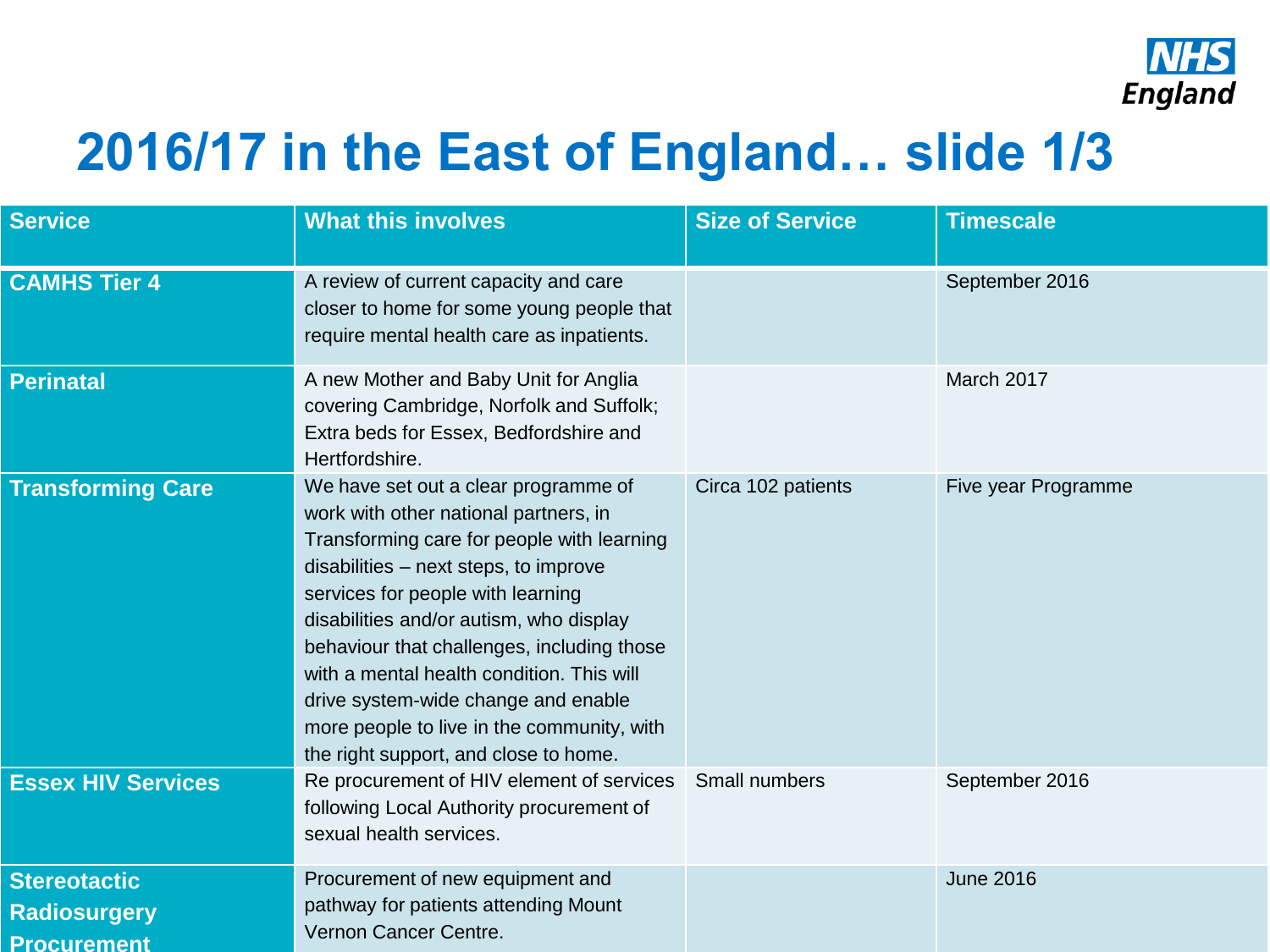

#### **2016/17 in the East of England… slide 2/3**

| <b>Service</b>                             | <b>What this involves</b>                                                                                                                                                                                                                   | <b>Size of Service</b>                                                                                                               | <b>Timescale</b>                                                                                                                                                                                                                                                                             |
|--------------------------------------------|---------------------------------------------------------------------------------------------------------------------------------------------------------------------------------------------------------------------------------------------|--------------------------------------------------------------------------------------------------------------------------------------|----------------------------------------------------------------------------------------------------------------------------------------------------------------------------------------------------------------------------------------------------------------------------------------------|
| <b>Essex Urology</b>                       | Creating single specialised urological<br>surgical unit to comply with national<br>standards (currently Colchester and<br>Southend hospitals provide this service but<br>neither treats enough patients to meet the<br>national standards). | 150 operations. Patients<br>will require inpatient stay<br>but remainder of diagnosis<br>and treatment will be at<br>local hospital. | Early engagement complete, both<br>trusts have put in proposals which<br>will be evaluated in June 2016.<br>Further public engagement prior to<br>final decision in December 2016.                                                                                                           |
| <b>Radiotherapy Review</b><br><b>Herts</b> | Understanding the current capacity and<br>needs for the next 10 years.                                                                                                                                                                      |                                                                                                                                      | September 2016                                                                                                                                                                                                                                                                               |
| <b>PET CT South Essex</b>                  | Moving from mobile to fixed site scanner<br>and increasing capacity. Decision required<br>over location - Basildon (hosts current<br>service) or Southend                                                                                   | 1,200 scans per year. One<br>hour visit as part of<br>diagnostic pathway.                                                            | Engagement complete end May.<br>209 public surveys, 40 patient<br>surveys (conducted during patient<br>appointments), 19 clinician surveys,<br>4 Clinicians meetings, 7 roadshows,<br>4 community group meetings over<br>3+ months. Decision expected July<br>2016. Implementation Dec 2016. |
| <b>Vascular Stocktake</b>                  | Regional review of vascular services<br>against national standards may have<br>implications for configuration of service in<br>East of England                                                                                              |                                                                                                                                      | Preparations beginning for<br>engagement October 2016.<br>Decision expected March 2017.                                                                                                                                                                                                      |
| <b>Intestinal Failure</b>                  | National procurement has revealed less<br>activity than anticipated. May need some<br>local engagement                                                                                                                                      | 104 patients within the<br>East of England. Any<br>change likely to affect<br>maximum 15 patients                                    | Outcome of procurement June.<br>Implementation follows 6-12 months                                                                                                                                                                                                                           |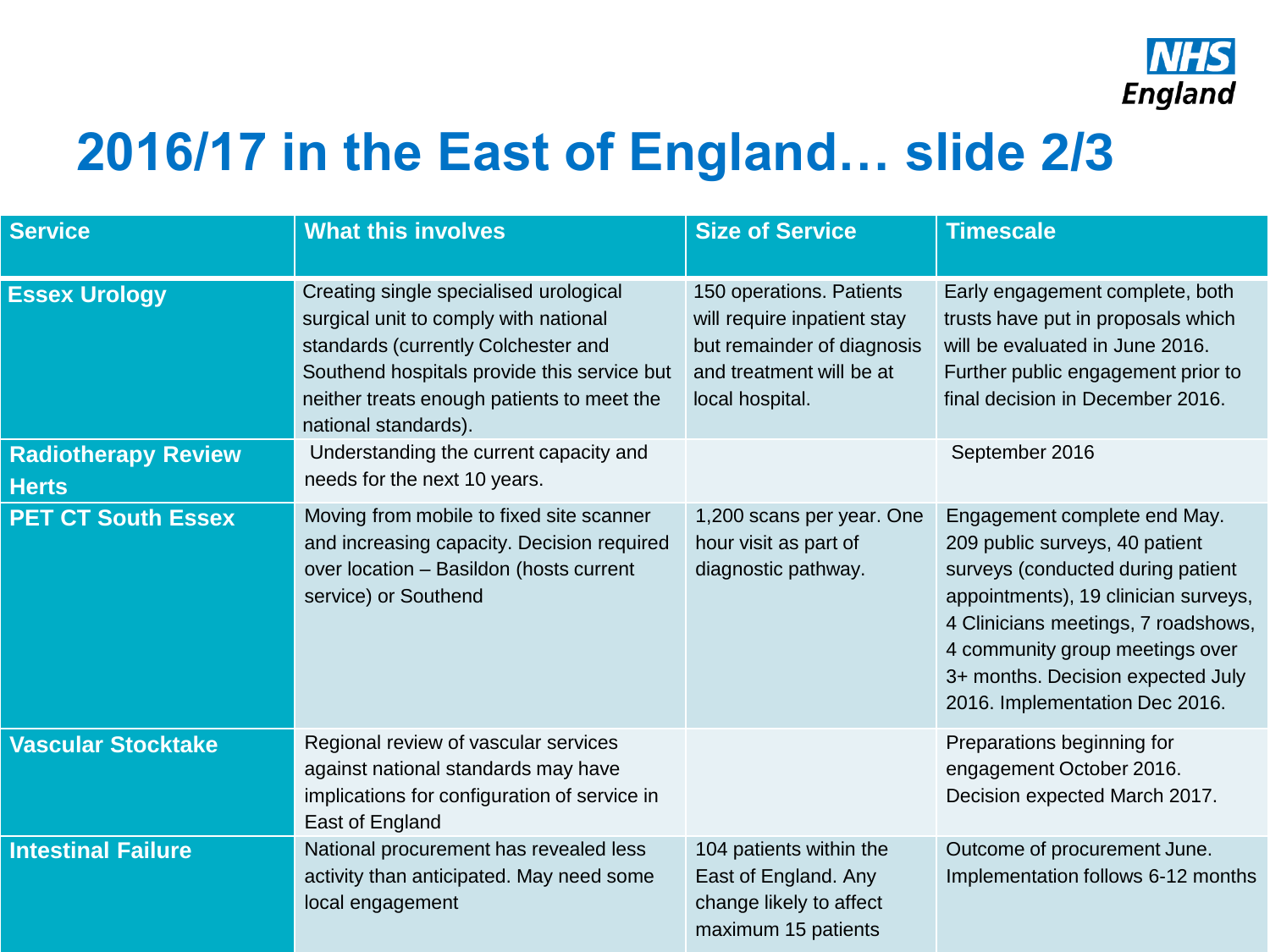

#### **2016/17 in the East of England… slide 3/3**

| <b>Service</b>                                   | <b>What this involves</b>                                                                                                                 | <b>Size of Service</b>                         | <b>Timescale</b>                                                                      |
|--------------------------------------------------|-------------------------------------------------------------------------------------------------------------------------------------------|------------------------------------------------|---------------------------------------------------------------------------------------|
| <b>CHD</b>                                       | National Review of current patient<br>pathways no changes expected for the<br>East of England.                                            |                                                | National work stream                                                                  |
| <b>Neuro Rehabilitation</b>                      | Stock take of current patient pathways and<br>capacity; working with CCGs.                                                                | To be determined                               |                                                                                       |
| <b>Neonatal Critical Care</b>                    | Scoping against the national template with<br>a view about sustainability and staffing.                                                   |                                                | <b>National Workstream</b>                                                            |
| <b>HDU PIC Transfer</b><br><b>Service</b>        | Stocktake of current services and review of<br>required capacity.                                                                         |                                                | October 2016                                                                          |
| <b>Specialised Paediatric</b><br><b>Capacity</b> | Scoping of current capacity and 10<br>common patient pathways.                                                                            |                                                | Work underway currently working<br>with CUH to review current and<br>future capacity. |
| <b>Medium &amp; Low Secure</b>                   | Re-procurement of services                                                                                                                |                                                | September 2016                                                                        |
| <b>Gender</b>                                    | Reduction in waiting lists for gender<br>reassignment services.                                                                           |                                                |                                                                                       |
| <b>Spinal Review</b>                             | Review of current pathway flows and<br>capacity                                                                                           |                                                | <b>National Timeline</b>                                                              |
| <b>Paediatric Burns</b>                          | No change                                                                                                                                 |                                                | <b>National Timeline</b>                                                              |
| <b>Paediatric Epilepsy</b><br><b>Surgery</b>     | No change as we don't have this service in<br>the East of England. Currently patients<br>access this from one of the national<br>centres. | Small numbers of children<br>and young people. | <b>National Timeline</b>                                                              |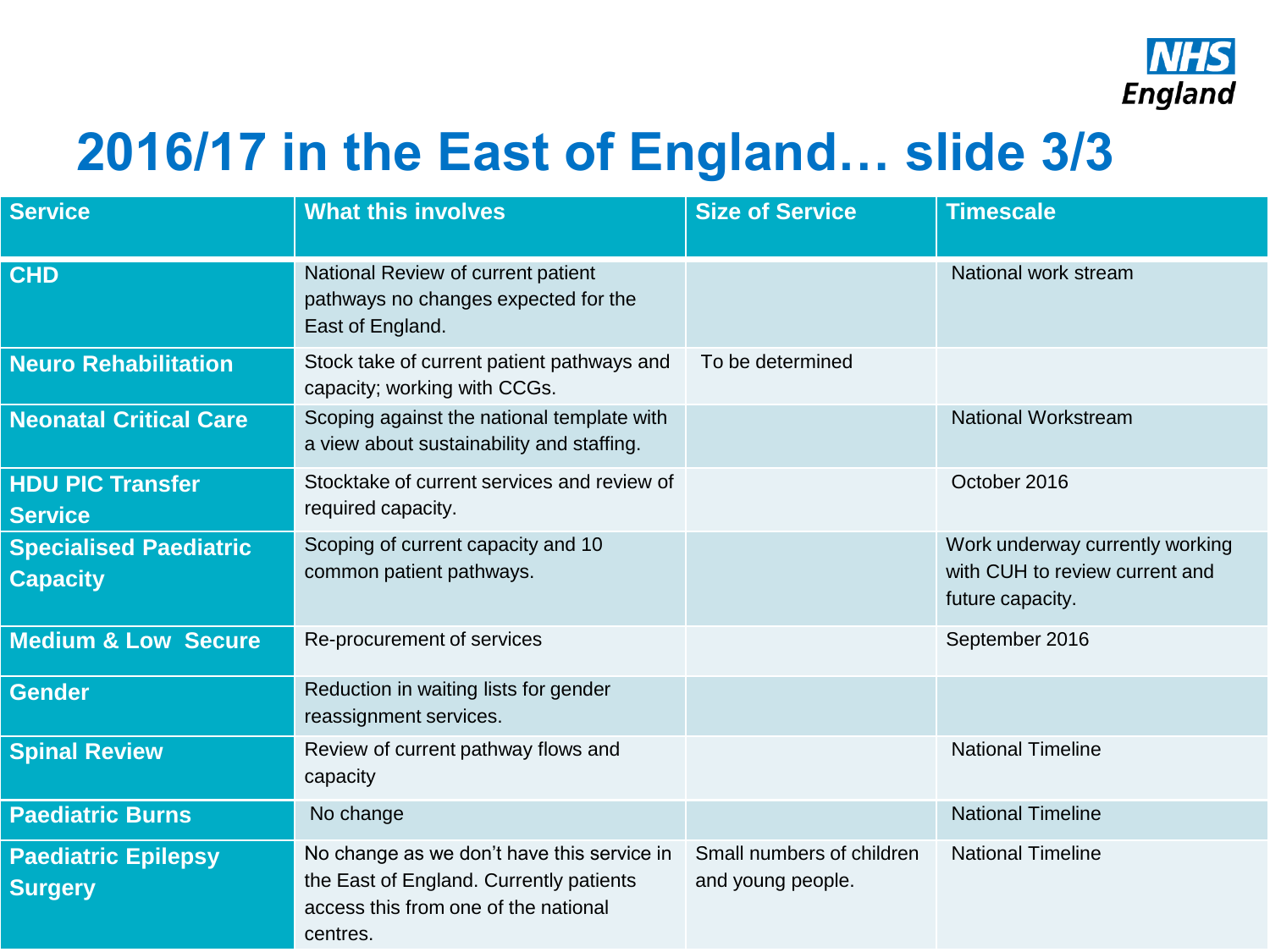## **Approach to communications and engagement…1/3**

*DRAFT Communications and Involvement Approach to complex service change. Aligned to NHS England Assurance*

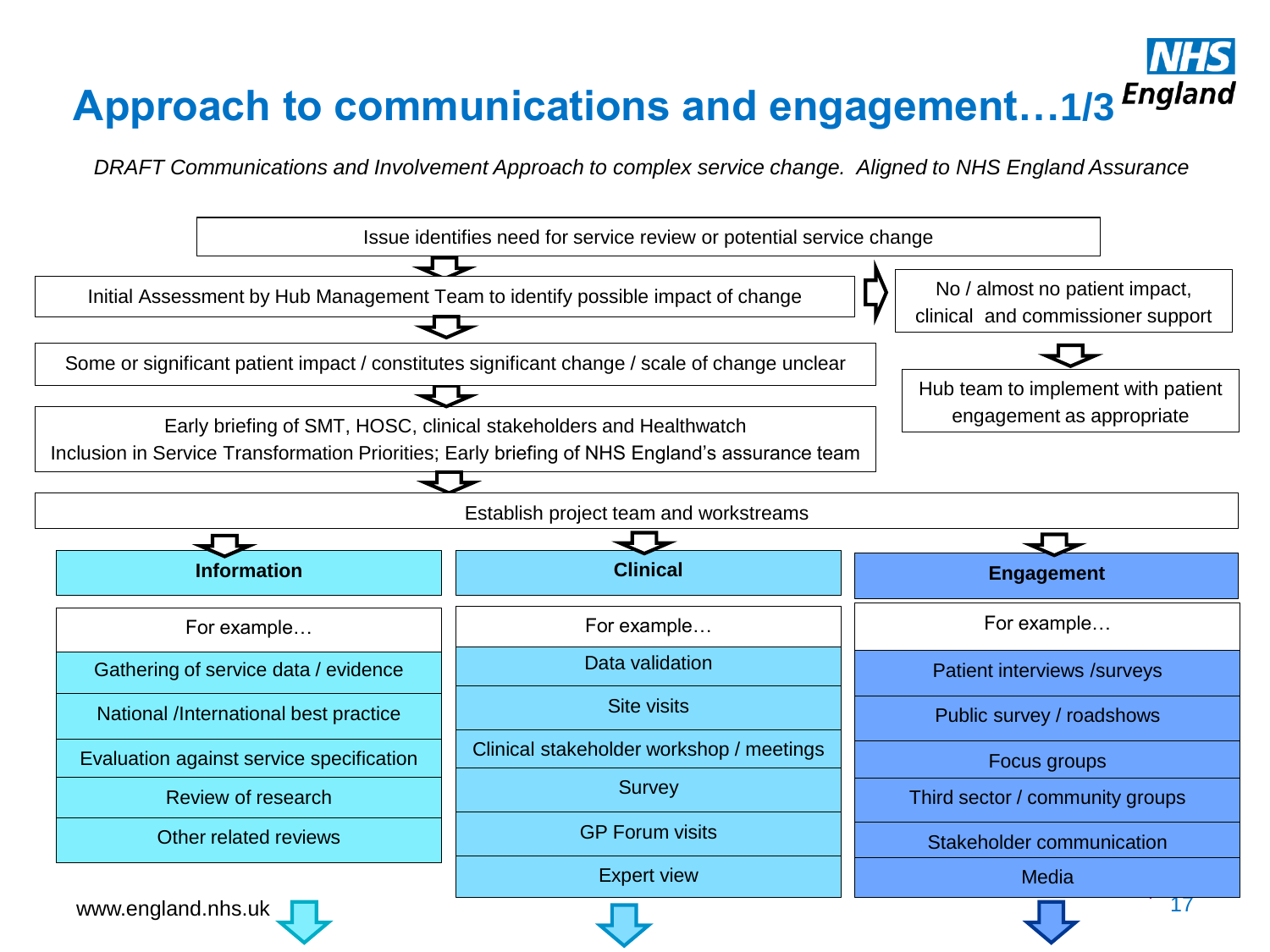

#### **Approach to communications and engagement**



www.england.nhs.uk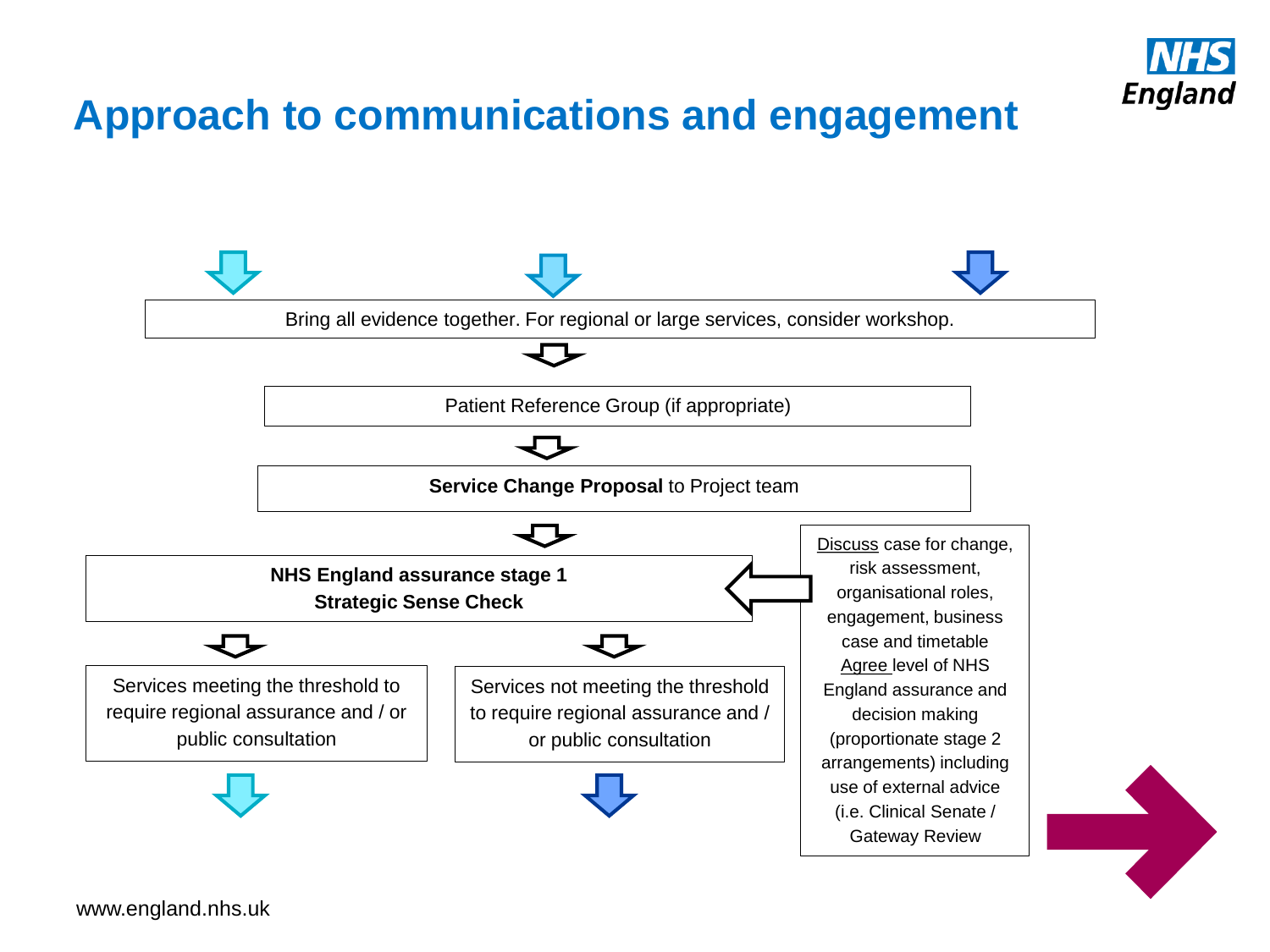

#### **Approach to communications and engagement**